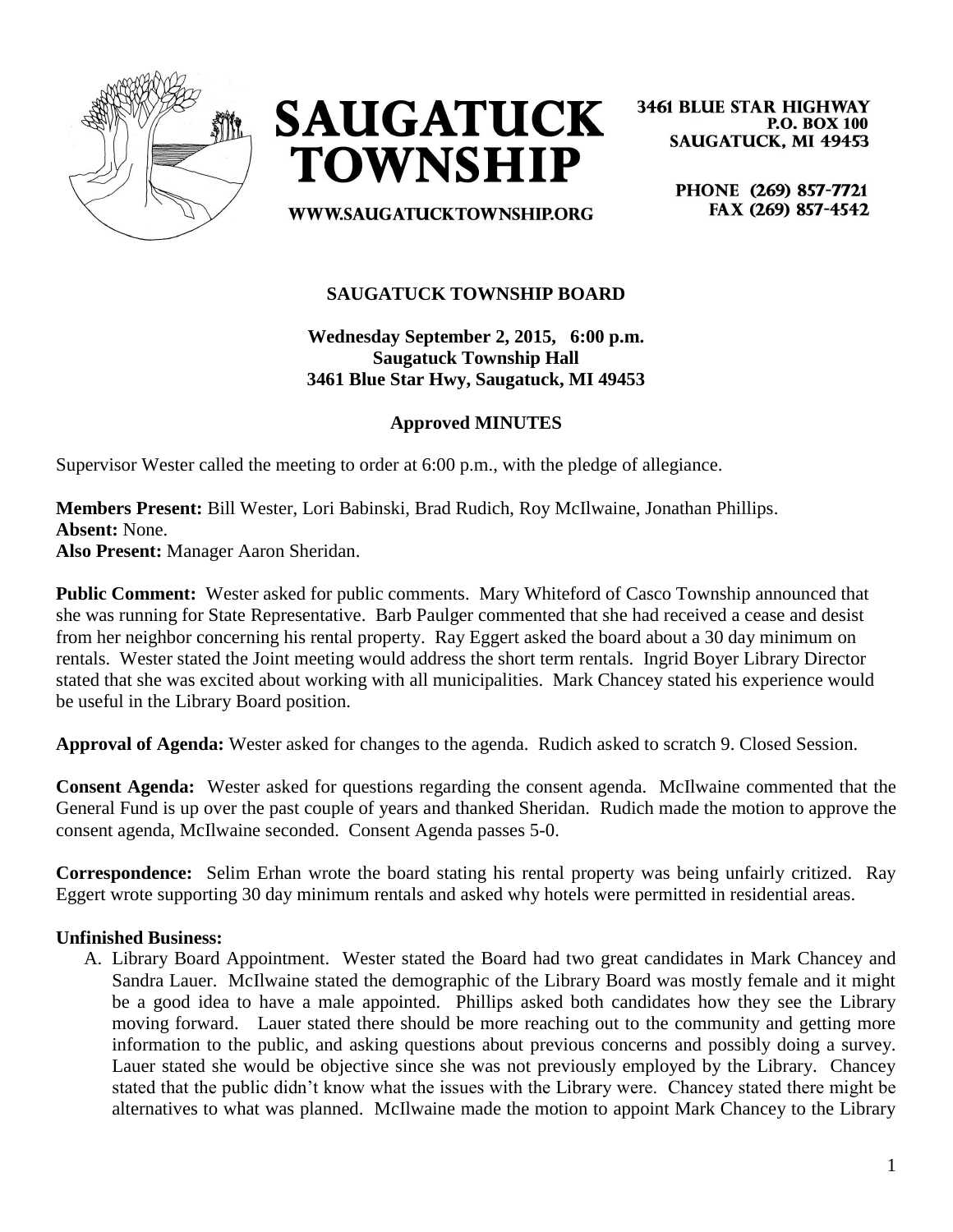



**3461 BLUE STAR HIGHWAY P.O. BOX 100 SAUGATUCK, MI 49453** 

**WWW.SAUGATUCKTOWNSHIP.ORG** 

PHONE (269) 857-7721 FAX (269) 857-4542

Board, Rudich seconded. Motion passes 3-2. Sheridan stated that he talked to both candidates and that both were very qualified.

#### **New Business:**

- A. Employee Policy Resolution. Wester asked Sheridan to explain. Sheridan stated that the Township was re-adopting the Resolution to agree with the new Employee Policy Ordinance. Wester made the motion to pass the Employee Policy Resolution, second by Phillips. Roll call vote: Rudich, yes; Wester, yes; Babinski, yes; Phillips, yes; McIlwaine, yes. Rudich made the motion that the Township continue providing health care insurance for retiree Carol Shreckengust, but that she will be responsible for any  $\frac{1}{\sqrt{2}}$  cost associated, as of November 1<sup>st</sup>, 2015. Discussion on timing, notification and cost. McIlwaine seconded the motion. Roll call vote: McIlwaine, yes; Phillips, yes; Babinski, yes; Wester, yes; Rudich, yes. Resolution passes 5-0.
- B. Constable Ordinance Amendment. Wester stated that the Constable position was still on our ballots. With this amendment the Township Board would be able to dictate by resolution who was the Township Constable. Wester made the motion to approve the Constable Ordinance Amendment, Rudich seconded. Roll call vote: Wester, yes; Babinski, yes; Phillips, yes; McIlwaine, yes; Rudich, yes. Ordinance passes 5-0.
- C. Fire Prevention Ordinance Amendment. Wester stated the Township had to re-adopt the 2012 Fire Code. Sheridan stated the Township had adopted by resolution, but an Ordinance was needed. McIlwaine made the motion to adopt the Fire Prevention Ordinance, Wester seconded. Discussion on typos. Roll call vote: Phillips, yes; Babinski, yes; Wester, yes; Rudich, yes; McIlwaine, yes. Ordinance passes 5-0.
- D. Zoning Map Amendment. Wester asked for input. Sheridan stated the new map shows all the changes to Township Zoning since the last printing. The map shows already approved changes to zoning and annexation. Rudich made the motion to approve the new zoning map, McIlwaine seconded. Motion passes 5-0.
- E. Al Ellingsen Education Expense. Wester made the motion to approve Ellingsens' education expense, second by Phillips. Motion passes 5-0.
- F. Water Connection Rate Resolution. Sheridan stated that the water connection rates haven't changed for at least 10 years. This would establish the water connection rate at \$4,000 per REU. Rudich made the motion to approve the Resolution to increase water connection rates, Wester seconded. Roll call vote Babinski, yes; Phillips, yes; McIlwaine, yes; Rudich, yes; Wester, yes. Resolution passes 5-0.
- G. Allegan County Resource Recovery. Rudich stated Allegan County Recycling Coordinator Ben Williams was asking for a letter of support for a ballot proposal. Sheridan stated the actual ballot language would be checked by our attorney before the proposal is on the ballot. The proposal would raise the surcharge from \$25.00 to \$50.00 per year. Discussion on other recycling alternatives for the future. Phillips made the motion to support the ballot initiative, Rudich seconded. Motion passes 5-0.

## **Public Comment:**

#### **Committee Reports:**

A. Planning Commission. No meeting.